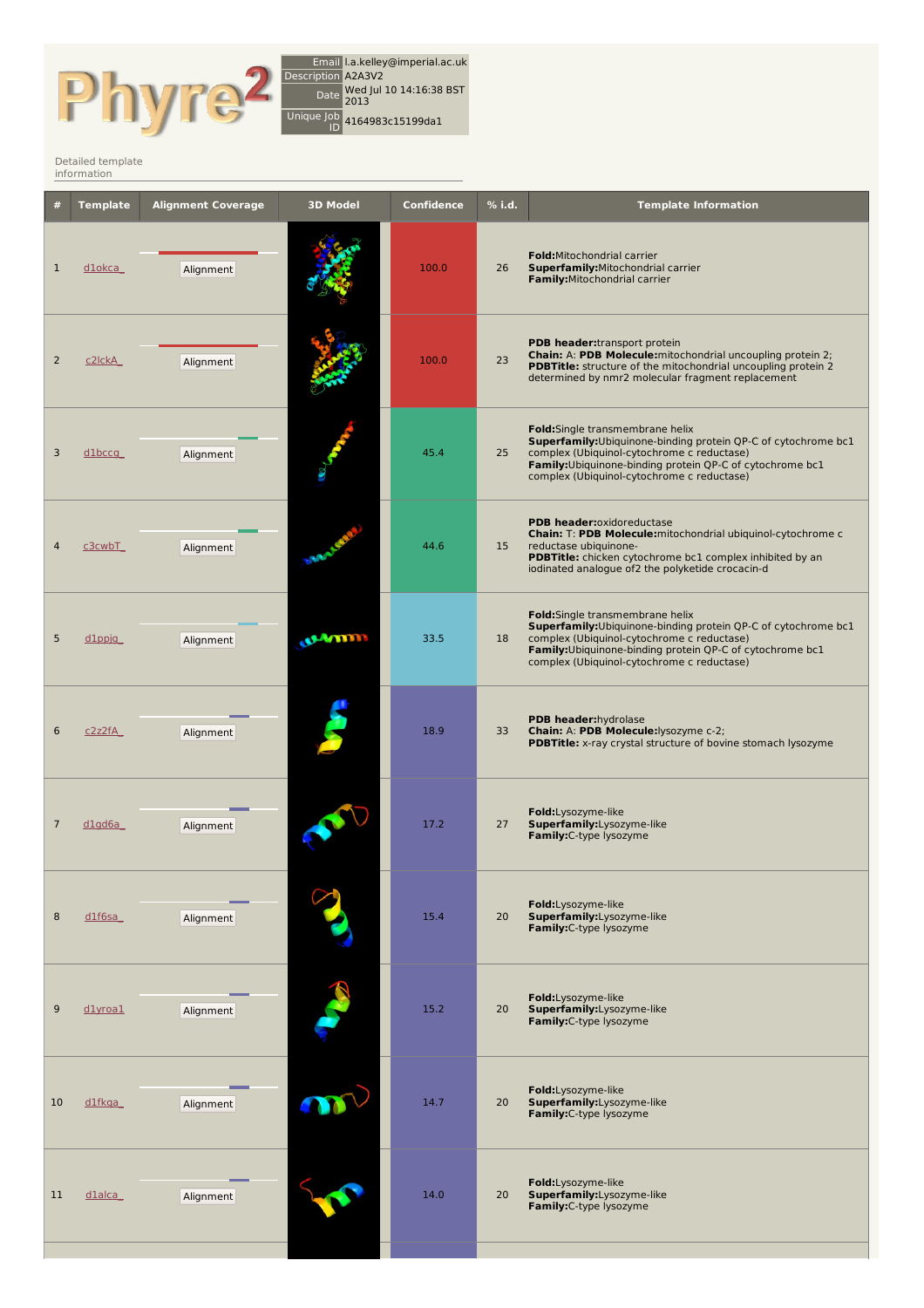| 12 | d3cx5h1              | Alignment |              | 13.6 | Fold:Single transmembrane helix<br>Superfamily: Ubiquinone-binding protein QP-C of cytochrome bc1<br>complex (Ubiquinol-cytochrome c reductase)<br>10 <sup>°</sup><br>Family: Ubiquinone-binding protein QP-C of cytochrome bc1<br>complex (Ubiquinol-cytochrome c reductase) |
|----|----------------------|-----------|--------------|------|-------------------------------------------------------------------------------------------------------------------------------------------------------------------------------------------------------------------------------------------------------------------------------|
| 13 | dliiza               | Alignment |              | 12.2 | Fold:Lysozyme-like<br>Superfamily:Lysozyme-like<br>20<br>Family: C-type lysozyme                                                                                                                                                                                              |
| 14 | c2fbdB               | Alignment |              | 11.9 | PDB header: hydrolase<br>Chain: B: PDB Molecule: lysozyme 1;<br>33<br><b>PDBTitle:</b> the crystallographic structure of the digestive lysozyme 1<br>from musca2 domestica at 1.90 ang.                                                                                       |
| 15 | d1b9oa               | Alignment |              | 10.7 | Fold:Lysozyme-like<br>18<br>Superfamily:Lysozyme-like<br>Family: C-type lysozyme                                                                                                                                                                                              |
| 16 | dlghla               | Alignment |              | 9.8  | Fold:Lysozyme-like<br>27<br>Superfamily:Lysozyme-like<br>Family: C-type lysozyme                                                                                                                                                                                              |
| 17 | $d1$ hfxa            | Alignment |              | 9.7  | Fold:Lysozyme-like<br>Superfamily:Lysozyme-like<br>18<br>Family: C-type lysozyme                                                                                                                                                                                              |
| 18 | d2d7va1              | Alignment |              | 8.9  | Fold:OsmC-like<br>Superfamily:OsmC-like<br>11<br>Family:Ohr/OsmC resistance proteins                                                                                                                                                                                          |
| 19 | $dl$ sgal            | Alignment |              | 8.7  | Fold:Lysozyme-like<br>27<br>Superfamily:Lysozyme-like<br>Family:C-type lysozyme                                                                                                                                                                                               |
| 20 | d <sub>2</sub> osoa1 | Alignment |              | 8.7  | Fold: Ligand-binding domain in the NO signalling and Golgi transport<br><b>Superfamily:</b> Ligand-binding domain in the NO signalling and Golgi<br>12<br>transport<br>Family:MJ1460-like                                                                                     |
| 21 | $d2$ vblal           | Alignment | not modelled | 8.6  | Fold:Lysozyme-like<br>27<br>Superfamily:Lysozyme-like<br>Family: C-type lysozyme                                                                                                                                                                                              |
| 22 | $d1$ hhla            | Alignment | not modelled | 8.6  | Fold:Lysozyme-like<br>33<br>Superfamily:Lysozyme-like<br>Family: C-type lysozyme                                                                                                                                                                                              |
| 23 | d1ivma               | Alignment | not modelled | 8.1  | Fold:Lysozyme-like<br>27<br>Superfamily:Lysozyme-like<br>Family: C-type lysozyme                                                                                                                                                                                              |
| 24 | d1qwia               | Alignment | not modelled | 7.9  | Fold:OsmC-like<br>Superfamily: OsmC-like<br>27<br>Family:Ohr/OsmC resistance proteins<br>PDB header: structural protein                                                                                                                                                       |
| 25 | c <sub>2acmA</sub>   | Alignment | not modelled | 7.9  | Chain: A: PDB Molecule: mucin-1;<br>11<br><b>PDBTitle:</b> solution structure of the sea domain of human mucin 1<br>(muc1)                                                                                                                                                    |
| 26 | d <sub>1</sub> jsea  | Alignment | not modelled | 7.5  | Fold:Lysozyme-like<br>20<br>Superfamily:Lysozyme-like<br>Family: C-type lysozyme                                                                                                                                                                                              |
| 27 | d1juga               | Alignment | not modelled | 7.3  | Fold:Lysozyme-like<br>Superfamily:Lysozyme-like<br>20<br>Family:C-type lysozyme                                                                                                                                                                                               |
| 28 | c <sub>2</sub> goiC  | Alignment | not modelled | 7.0  | PDB header:cell adhesion, sugar binding protein<br>Chain: C: PDB Molecule:sperm lysozyme-like protein 1;<br>27<br>PDBTitle: crystal structure of mouse sperm c-type lysozyme-like<br>protein 1                                                                                |
| 29 | d2b0ja1              | Alignment | not modelled | 7.0  | Fold:6-phosphogluconate dehydrogenase C-terminal domain-like<br>Superfamily:6-phosphogluconate dehydrogenase C-terminal<br>16<br>domain-like<br>Family: HMD dimerization domain-like                                                                                          |